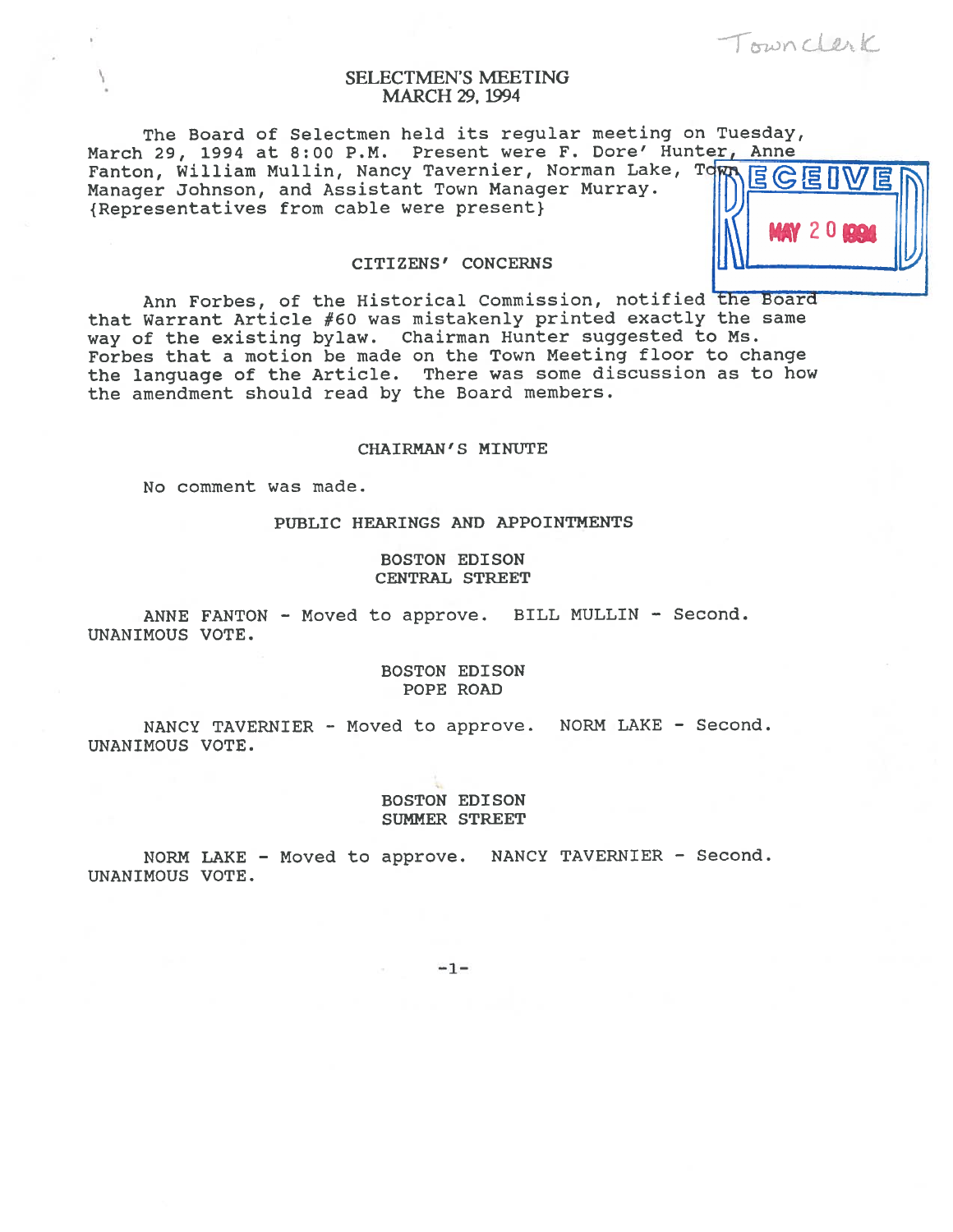## BOSTON EDISON BOSTON EDISON'S POSITION REGARDING MUNICIPAL POWER ORGANIZATION STUDY PRESENTATION

Jack Goggins and Bill Meehan, representatives from Boston Edison, presented the Board with <sup>a</sup> slide presentation regarding alternative electric service. Mr. Meehan discussed the new technology to keep power activated that has been developed in Acton due to storms which subsequently cause power outages. Mr. Meehan is concerned with the citizens petition regarding municipal power plants. Mr. Meehan stated that Boston Edison would like to continue to be the provider of electricity in Acton. Mr. Hunter thanked Mr. Meehan and Mr. Goggins for the presentation and stressed that Article #62 if passed at Town Meeting would only be to conduct <sup>a</sup> study using <sup>a</sup> committee of Acton citizens.

### SELECTMEN'S BUSINESS

Patriots Day - Bill to represen<sup>t</sup> the Board.

Eagle Scout Court of Honor — Norm to represen<sup>t</sup> the Board. Wayne will also attend.

### CONSENT CALENDAR

ANNE FANTON - Moved to accep<sup>t</sup> the Consent Calendar as printed. - NORM LAKE - Second. UNANIMOUS VOTE.

### TOWN MANAGER'S CONCERNS

EDUCATIONAL EXPENSES- Don discussed the FinCom meeting which was held the previous evening. Don stated there was some disagreement regarding the amount we owe the school under the Education Reform Act. Within the pas<sup>t</sup> few months the Finance Department, which now has more suppor<sup>t</sup> staff due to last years appropriation at Town Meeting, has found that the school department has not been contributing towards FICA. The Department of Revenue would need <sup>a</sup> waiver reques<sup>t</sup> in order to decrease the Town's contribution to Ed Reform. The Board stated that without waiver the Town would need to appropriate \$48,000 for Ed Reform.

BILL MULLIN - Move to take no action on Article 12 and to allow the school to run their maintenance budget as if they had \$48,000. NANCY TAVERNIER - Second. UNANIMOUS VOTE.

 $-2-$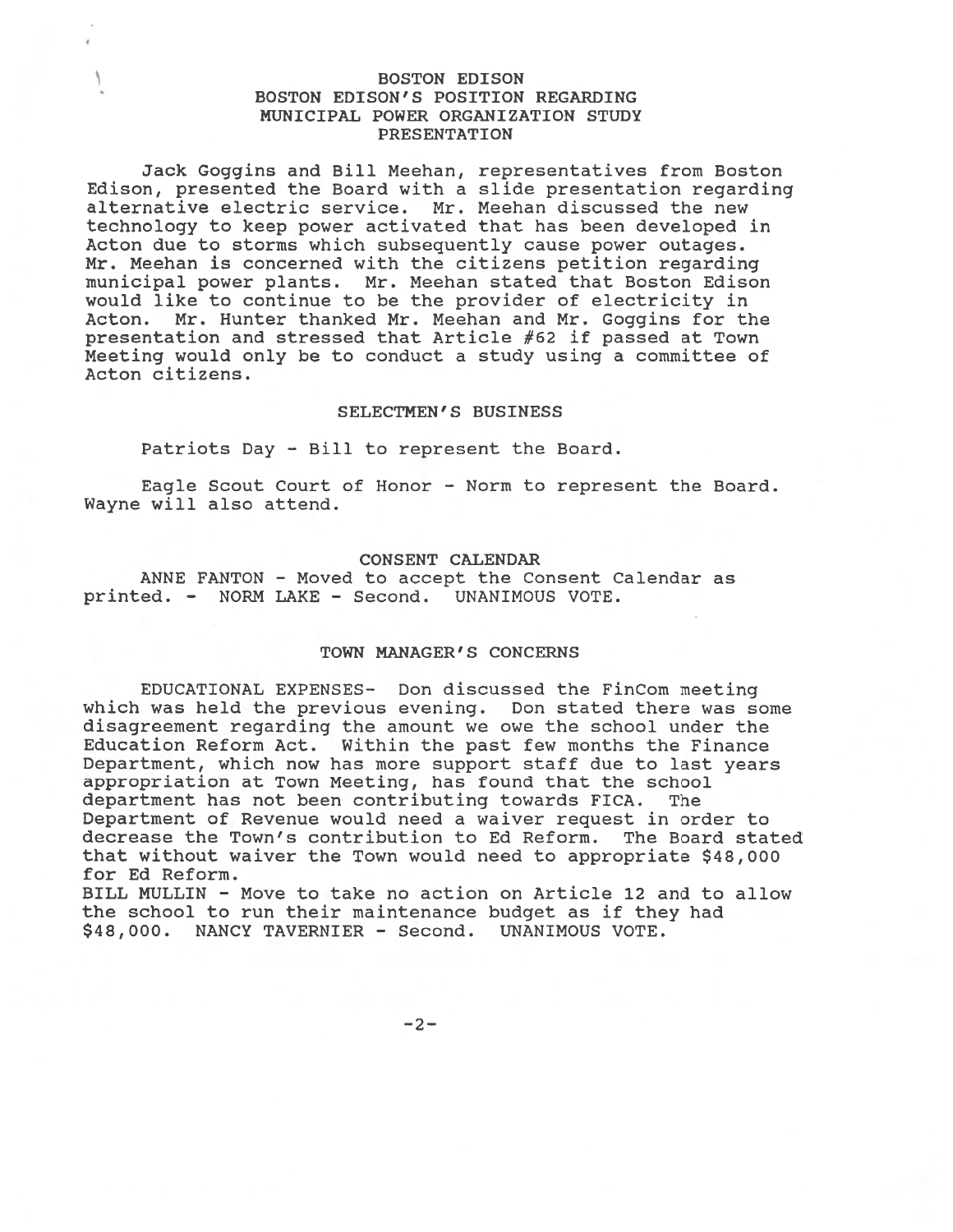OFF—SITE SIGN REQUEST- Friendly's has requested approva<sup>l</sup> for  $\mathcal{L}$ an off-site sign to be located within the layout of Main Street across from Quill & Press. Anne stated that there could possibly be infinite requests for these types of signs. NANCY TAVERNIER - Moved to deny off-site sign request for Friendly's. NORM LAKE - Second. UNANIMOUS VOTE.

SLIDE PRESENTATION — Don Johnson made <sup>a</sup> presentation to the Board. With the help of the Building Department slides regarding the warrant articles were taken to be shown at Town Meeting to help the citizens visualize what was being asked for and why. Don briefly ran through the presentation for the Board's review.

# EXECUTIVE SESSION

The Board voted to go into Executive Session for the purpose of discussing potential litigation.

Roll Call was taken all ayes.

The Board adjourned at 10:50 P.M.

 $Clerk$   $/$   $-$  /  $/$ 

erest Ball Date

Sheryl Ball Recording Secty. sabWll—(503)

—3—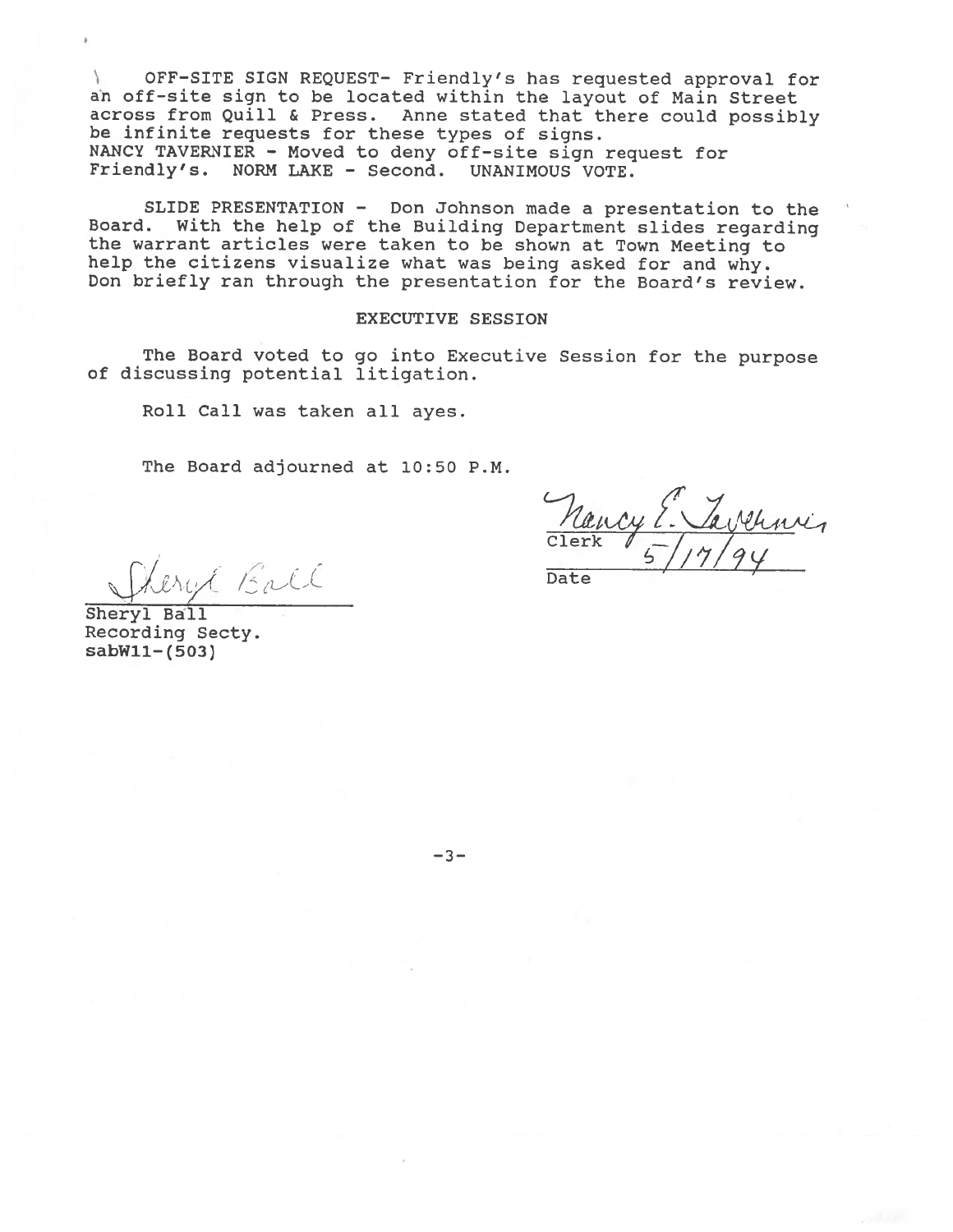March 25, 1994

TO: Board of Selectmen

FROM: F. DORE' HUNTER, Chairman

SUBJECT: SELECTMEN'S REPORT

f#f#f#######fI#f###II#ffI##H#f##fI#I####I#IfII#fffffff##f#fff####f#ff

**AGENDA** 

### ROOM 204

## MARCH 29, 1994

# PLEASE NOTE THAT ThIS MEETING BEGINS AT 8:00 P.M.

- I. CITIZEN'S CONCERNS
- II. PUBLIC HEARINGS & APPOINTMENTS

8:00 CHAIRMAN'S MINUTE

- 1. 8:01 BOSTON EDISON CENTRAL STREET Enclosed <sup>p</sup>lease find petition information and staff comment for Board action.
- 2. 8:02 BOSTON EDISON POPE ROAD Enclosed <sup>p</sup>lease find petition information and staff comment for Board action.
- 3. 8:03 BOSTON EDISON SUMMER STREET Enclosed <sup>p</sup>lease find petition information and staff comment for Board action.
- 4. 8:15 BOSTON EDISON Jack Goggins, Boston Edison Representative will be in to presen<sup>t</sup> Boston Edison's position with the Board regarding the Citizen's Petition on the Annual Warrant that asks that <sup>a</sup> Municipal Power Organization Study Committee be formed.

### III. SELECTMEN'S BUSINESS

- 5. Patriot's Day Enclosed <sup>p</sup>lease find an invitation from the Boy Scouts and reques<sup>t</sup> that <sup>a</sup> Board Member attend and spea<sup>k</sup> at the Welcoming Campfire activities on Saturday.
- 6. BOY SCOUT Enclosed <sup>p</sup>lease find an invitation to <sup>a</sup> Scout Court of Honor for Michael Finn on Saturday, May 7, <sup>1994</sup> for Board assignment.